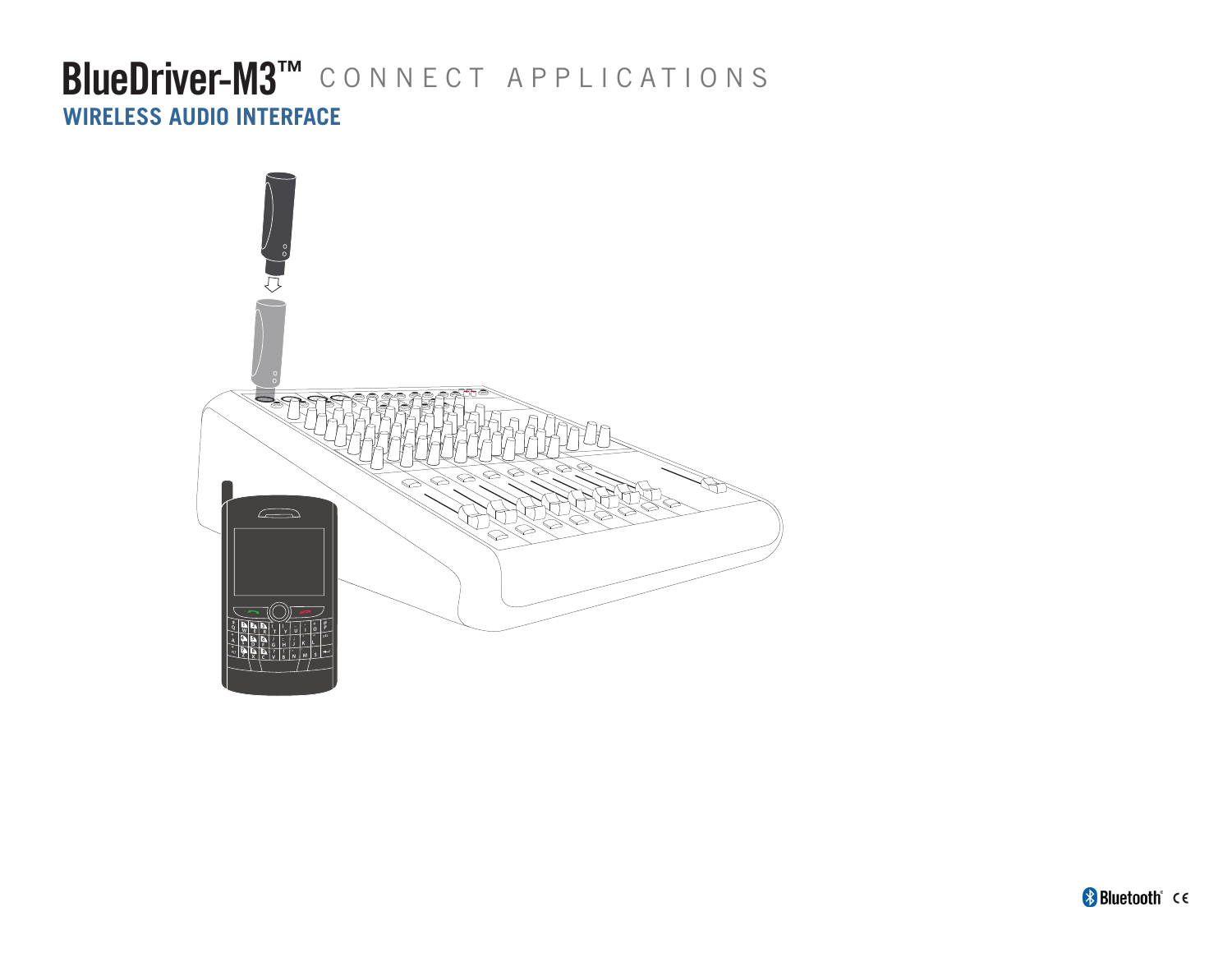### 1 **TAKE CALLS DURING A LIVE EVENT OR REMOTE BROADCAST**



A Simply plug BlueDriver-M3 into any mic level input of your mixer or console. Pair to your cell phone and get ready to take calls as you normally would. This setup allows voice band bi-directional audio from your cell phone.

your mixer to the SEND jack on the BlueDriver M3. This signal goes back to the caller, so make sure you don't send the Caller's voice back to the caller. See the last page of this document or the Article section on our website for a quick primer on "Mix-Minus".

#### **RECEIVE A2DP AUDIO FROM YOUR LAPTOP INTO YOUR PA** 2

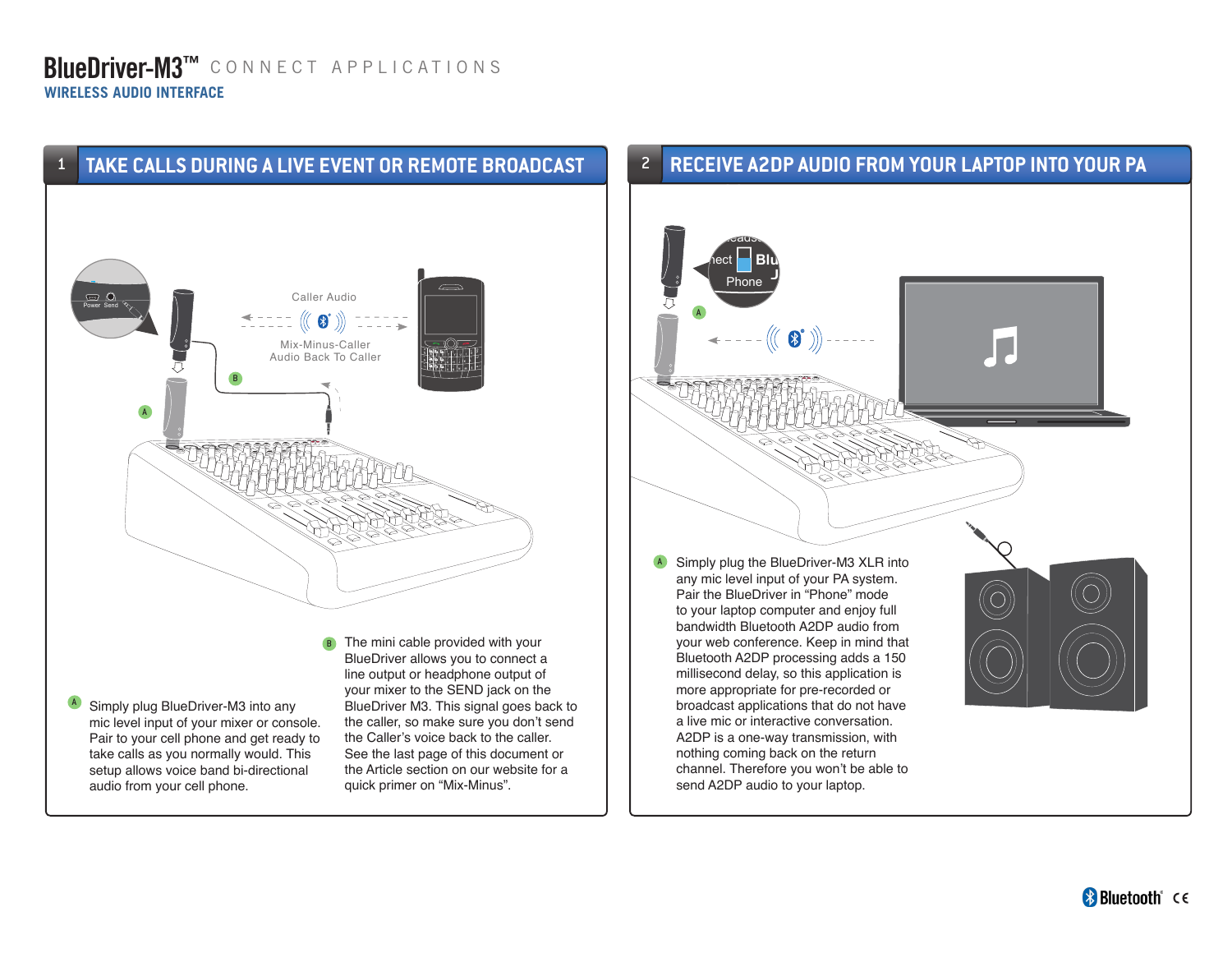### **BlueDriver-M3™** connect applications **WIRELESS AUDIO INTERFACE**



A Need a short range point-to-point intercom during your next live event? Simply plug BlueDriver-M3 into any mic level input of your mixer or console. Pair to your favorite Bluetooth Headset (View our Facebook page for a Discussion on our headset recommendation). This setup allows voice-band bi-directional audio up to 30 feet from the BlueDriver.

The mini cable provided with your BlueDriver allows you to connect a line out or headphone output of your console to the SEND jack on the BlueDriver-M3. This signal goes back to the headset, so make sure you don't send your voice back to yourself. See the last page of this document or the Article section on our website for a quick primer on "Mix-Minus".

#### 4 **TRANSMIT BLUETOOTH STEREO A2DP AUDIO**



Forget the XLR jack and jump right to the 3.5 mm socket. The "Headset" mode of BlueDriver-M3 connects to Bluetooth headphones or wireless speakers, and transmits full 20 kHz audio bandwidth Stereo A2DP audio. A

Simply connect the supplied cord between the SEND mini jack on your BlueDriver-M3 and the line level or headphone output jack of your audio

source, then pair to your Bluetooth headphones or speakers. Keep in mind that Bluetooth A2DP processing adds a 150 millisecond delay, so this application is more appropriate for prerecorded or broadcast applications that do not have a live mic or interactive conversation. A2DP is a one-way transmission, with nothing coming back on the return channel.